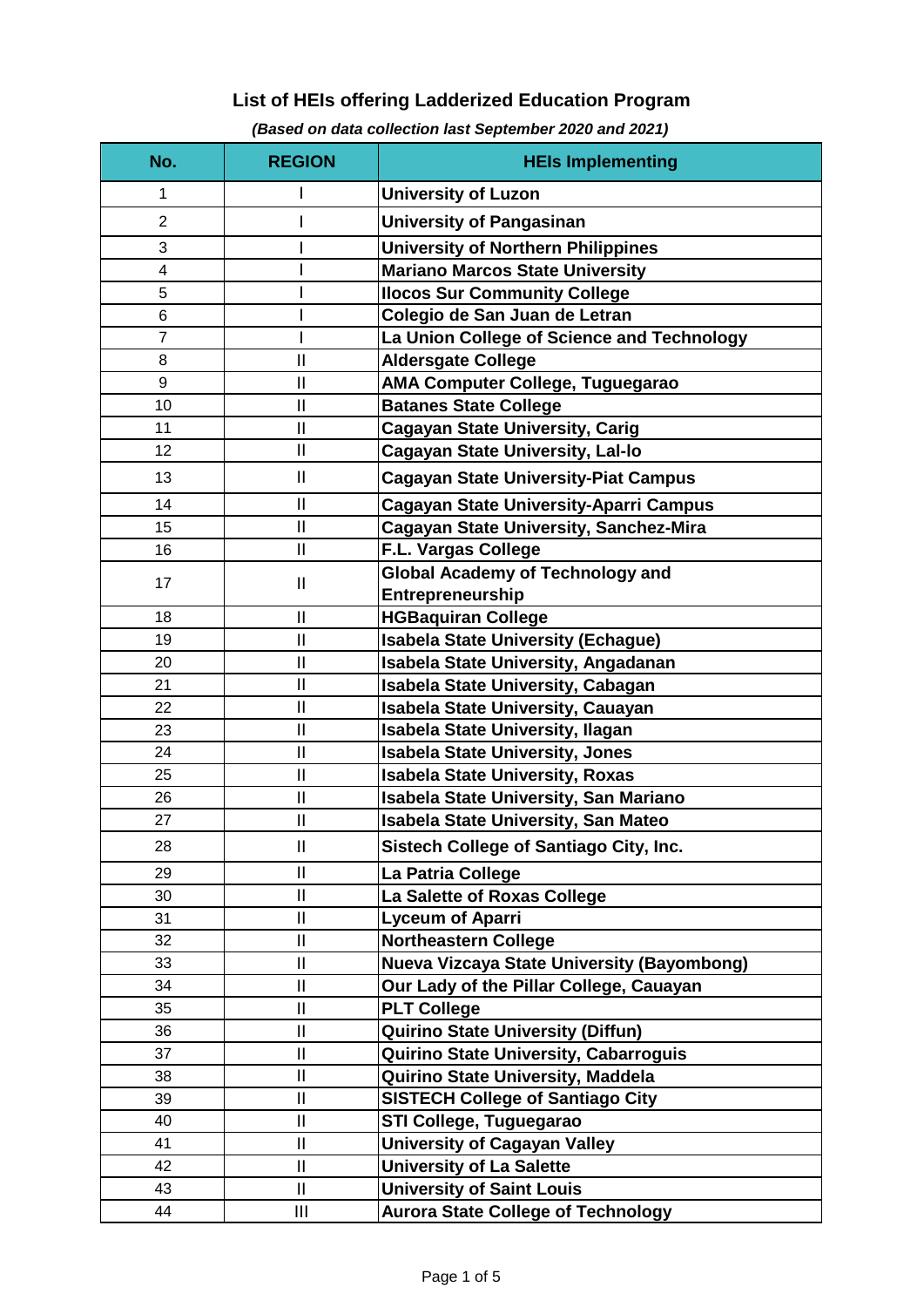| 45 | III             | <b>Microcity College of Business and Technology</b>                  |
|----|-----------------|----------------------------------------------------------------------|
| 46 | III             | <b>Norzagaray College</b>                                            |
| 47 | $\mathbf{III}$  | Nueva Ecija University of Science and Technology-                    |
|    |                 | <b>Main</b>                                                          |
| 48 | III             | Don Honorio Ventura State University                                 |
| 49 | $\mathbf{III}$  | <b>Philippine Women's University</b>                                 |
| 50 | $\mathbf{III}$  | St. Nicolas College of Business and Technology, Inc.                 |
| 51 | III             | <b>City College of Angeles</b>                                       |
| 52 | III             | <b>College of Subic Montessor Subic Bay, Inc.</b>                    |
| 53 | III             | La Fortuna College                                                   |
| 54 | III             | <b>Wesleyan University - Philippines</b>                             |
| 55 | $\mathbf{III}$  | <b>Fernandez College of Arts and Technology</b>                      |
| 56 | IV-A            | Colegio de San Pedro                                                 |
| 57 | IV-A            | <b>Cavite State University</b>                                       |
| 58 | IV-A            | <b>ACTS Computer College-Sta. Cruz</b>                               |
| 59 | IV-A            | <b>Adventist University of the Philippines</b>                       |
| 60 | IV-A            | <b>San Pablo Colleges</b>                                            |
| 61 | IV-A            | San Antonio De Padua College                                         |
| 62 | IV-A            | <b>Saint Michael's College of Laguna</b>                             |
| 63 | IV-A            | Asian Institute of Technology and Education-Tiaong<br><b>Campus</b>  |
| 64 | IV-A            | <b>Batangas State University-Lemery</b>                              |
| 65 | IV-A            | <b>Batangas State University-Alangilan</b>                           |
| 66 | IV-A            | <b>Binangonan Catholic College</b>                                   |
| 67 | IV-A            | <b>Don Bosco College</b>                                             |
| 68 | IV-A            | <b>Far Eastern College Silang</b>                                    |
| 69 | IV-A            | <b>Saint Francis of Assisi College-Cavite</b>                        |
| 70 | IV-A            | <b>STI College Balayan</b>                                           |
| 71 | IV-A            | <b>University of Batangas</b>                                        |
| 72 | <b>MIMAROPA</b> | <b>Western Philippines University</b>                                |
| 73 | <b>MIMAROPA</b> | <b>Palawan State University</b>                                      |
| 74 |                 | Mindoro State College of Agriculture and Technology                  |
|    | <b>MIMAROPA</b> | <b>Victoria Campus</b>                                               |
| 75 | <b>MIMAROPA</b> | <b>Occidental Mindoro State College</b>                              |
| 76 | V               | <b>STI-Legazpi City</b>                                              |
| 77 | V               | <b>University of Nueva Caceres</b>                                   |
| 78 | $\vee$          | <b>SPJ International Technology</b>                                  |
| 79 | V               | <b>Central Bicol State University</b>                                |
| 80 | $\vee$          | <b>Computer Arts and Technology College Polangui</b><br><b>Albay</b> |
| 81 | V               | <b>University of Saint Anthony</b>                                   |
| 82 | V               | <b>Partido State University- Goa Campus</b>                          |
| 83 | V               | Partido State University- Caramoan Campus                            |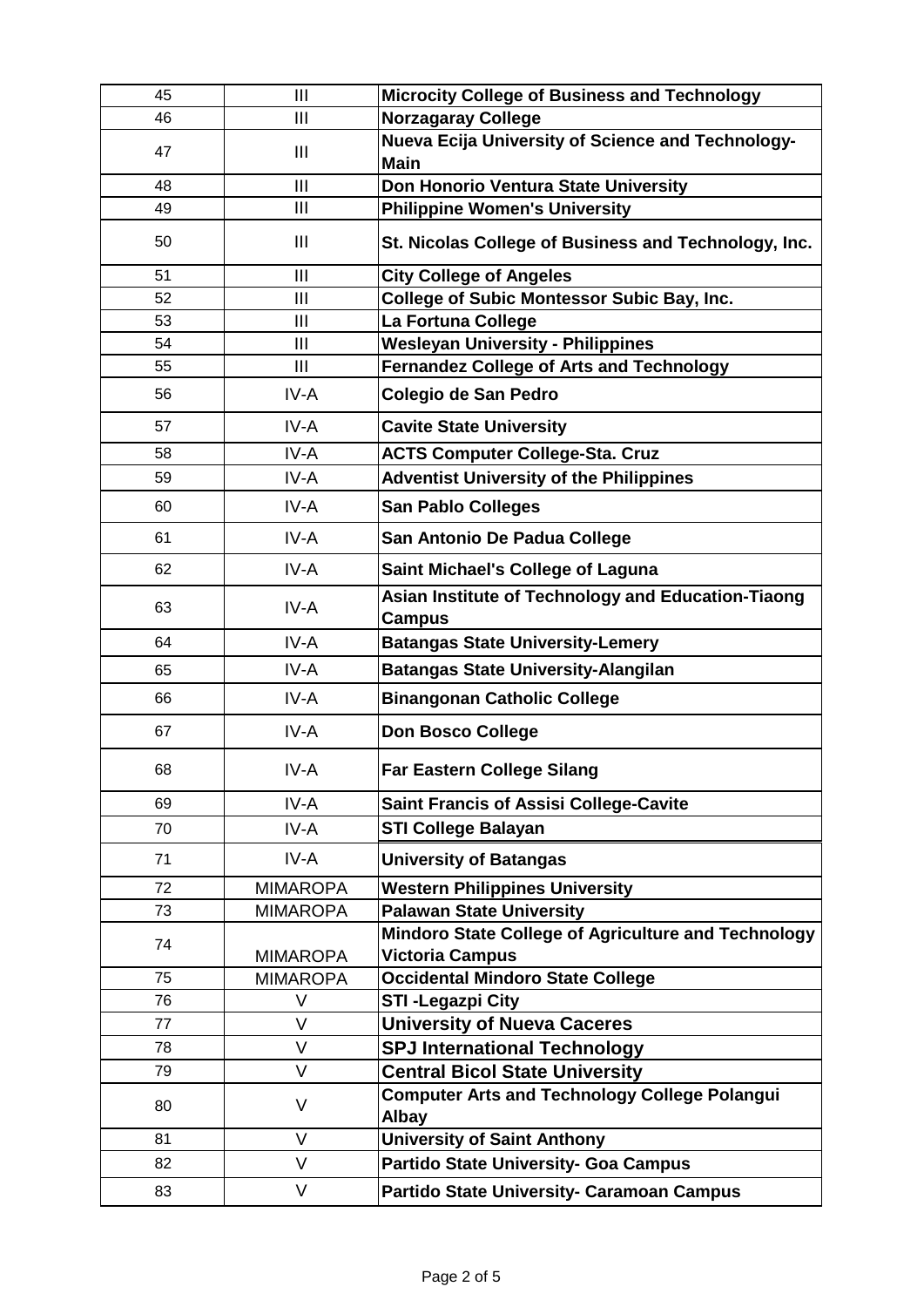| 84  | V      | Partido State University- San Jose Campus                             |
|-----|--------|-----------------------------------------------------------------------|
| 85  | V      | <b>Partido State University- Tinambac Campus</b>                      |
| 86  | V      | Divine Word College of Legazpi                                        |
| 87  | $\vee$ | The Lewis College, Inc.                                               |
| 88  | V      | <b>Central Bicol State University of Agriculture</b>                  |
| 89  | V      | <b>Catanduanes State University</b>                                   |
| 90  | VI     | <b>Guimaras State College</b>                                         |
| 91  | VI     | <b>West Visayas State Univesity - Janiuy Campus</b>                   |
| 92  | VII    | <b>Asian College of Technology</b>                                    |
| 93  | VII    | <b>Benedicto College</b>                                              |
| 94  | VII    | <b>BIT International College - Siquijor</b>                           |
| 95  | VII    | <b>BIT International College - Carmen</b>                             |
| 96  | VII    | <b>BIT International College - Tagbiliran</b>                         |
| 97  | VII    | <b>Bohol Institute of Technology-Jagna</b>                            |
| 98  | VII    | <b>CATS Aero College</b>                                              |
| 99  | VII    | <b>Cebu Institute of Technology-University</b>                        |
| 100 | VII    | Colegio De Sta. Catalina De Alejandria                                |
| 101 | VII    | <b>College of Technological Sciences-Cebu</b>                         |
| 102 | VII    | <b>Consolacion Community College</b>                                  |
| 103 | VII    | <b>Diaz College</b>                                                   |
| 104 | VII    | <b>Foundation University, Inc.</b>                                    |
| 105 | VII    | <b>Golden Success College</b>                                         |
| 106 | VII    | <b>Holy Name Univeersity</b>                                          |
| 107 | VII    | <b>Mater Dei College-Bohol</b>                                        |
| 108 | VII    | <b>Metro Dumaguete College</b>                                        |
| 109 | VII    | <b>Mount Moriah College</b>                                           |
| 110 | VII    | <b>Negros College</b>                                                 |
| 111 | VII    | <b>Negros Oriental State University - BAIS I</b>                      |
| 112 | VII    | <b>Negros Oriental State University - BAIS II</b>                     |
|     | VII    |                                                                       |
| 113 |        | <b>Negros Oriental State University - BAYAWAN</b>                     |
| 114 | VII    | <b>Negros Oriental State University - GUIHULNGAN</b>                  |
| 115 | VII    | <b>Negros Oriental State University - MABINAY</b>                     |
| 116 | VII    | <b>Negros Oriental State University - MAIN I</b>                      |
| 117 | VII    | <b>Northeastern Cebu Colleges</b>                                     |
| 118 | VII    | Quezon Memorial Institute of Siquijor, Inc.                           |
| 119 | VII    | <b>Saint Catherine's College</b>                                      |
| 120 | VII    | <b>Salazar Colleges Oof Science and Institute of</b>                  |
|     |        | <b>Technology</b>                                                     |
| 121 | VII    | <b>Salazar Colleges Oof Science and Institute of</b>                  |
|     |        | <b>Technology-Madredijos</b>                                          |
| 122 | VII    | <b>Silliman University</b>                                            |
| 123 | VII    | <b>Siquijor State College</b>                                         |
| 124 | VII    | St. Cecilia's College-Cebu, Inc.                                      |
| 125 | VII    | <b>STI College Bohol</b>                                              |
| 126 | VII    | <b>STI Education Services Group, INC - STI College</b><br><b>Cebu</b> |
| 127 | VII    | <b>University of Bohol</b>                                            |
|     |        |                                                                       |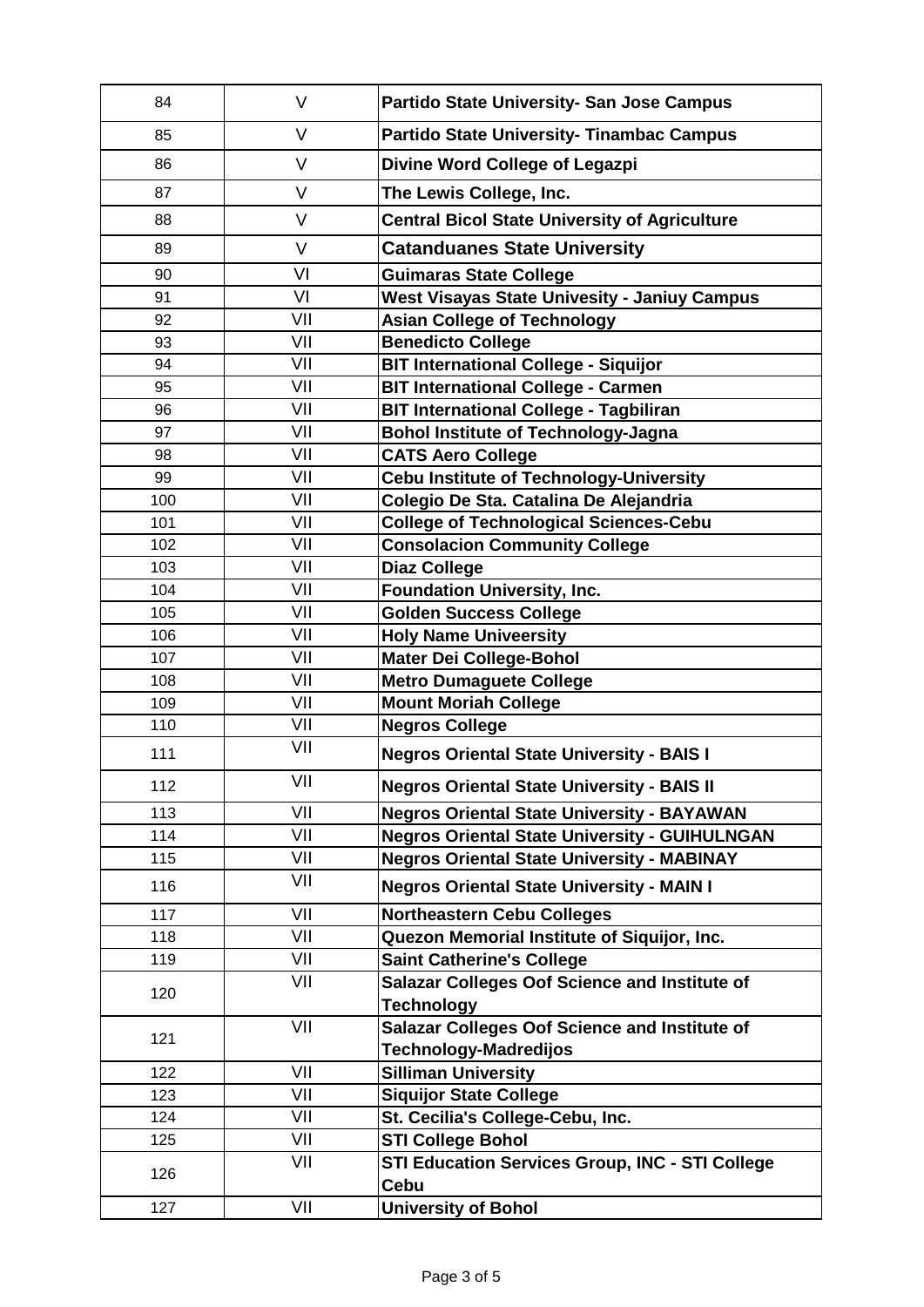| 128 | VII           | <b>University of Cebu</b>                                                  |
|-----|---------------|----------------------------------------------------------------------------|
| 129 | VII           | <b>University of Cebu-BANILAD</b>                                          |
| 130 | VII           |                                                                            |
| 131 | VII           | University of Cebu-Lapulapu and Mandaue<br><b>University of San Carlos</b> |
| 132 | VII           |                                                                            |
| 133 | VII           | <b>University of San Jose-RECOLETOS</b>                                    |
|     |               | <b>University of the Visayas</b>                                           |
| 134 | VII           | University of the Visayas-Gullas College Toledo<br><b>Branch</b>           |
| 135 | VII           | University of the Visayas-Mandaue Campus                                   |
| 136 | VIII          | Saint Joseph College, Maasim Leyte                                         |
| 137 | VIII          | <b>Western Leyte College</b>                                               |
| 138 | IX            | Jose Rizal Memorial State University-Tampiliran                            |
| 139 | IX            | <b>Jose Rizal Memorial State University-Siocon</b>                         |
| 140 | IX            | Jose Rizal Memorial State University-Katipunan                             |
| 141 | IX            | <b>Jose Rizal Memorial State University-Dipolog</b>                        |
| 142 | IX            | <b>Eastern Mindanao College of Technology</b>                              |
| 143 | IX            | Zamboanga State College of Marine Sciences and                             |
|     |               | <b>Technology</b>                                                          |
| 144 | IX            | Colegio de San Francisco Javier of Rizal                                   |
| 145 | IX            | <b>Mindanao State University -Buug</b>                                     |
|     | IX            | Philippine Technology and Marine Science Pagadian                          |
| 146 |               | <b>City</b>                                                                |
| 147 | IX            | <b>Western Mindanao State University</b>                                   |
| 148 | IX            | <b>Southern Mindanao Colleges</b>                                          |
| 149 | IX            | St. Vincent Colleges, Inc.                                                 |
| 150 | IX            | <b>Claret College of Isabela</b>                                           |
| 151 | IX            | <b>DMC College Foundation, Inc.</b>                                        |
| 152 | IX            | Dr. Aurelio Mendoza Memorial College                                       |
| 153 | IX            | <b>Immaculate Concepcion Archeodesian School</b>                           |
| 154 | IX            | <b>Juan J. Alano Memorial School</b>                                       |
| 155 | IX            | <b>Marian College</b>                                                      |
| 156 | IX            | <b>Blancia College Foundation, Inc.</b>                                    |
| 157 | IX            | <b>Saint Columbian College</b>                                             |
| 158 | IX            | <b>Southern City Colleges</b>                                              |
| 159 | IX            | Juan S. Alano Memorial School, Inc.                                        |
| 160 | X             | <b>Iligan Medical Center College</b>                                       |
| 161 | X             | <b>Gingoog City Colleges, Inc.</b>                                         |
| 162 | $\mathsf{X}$  | <b>San Isidro College</b>                                                  |
|     |               |                                                                            |
| 163 | X             | University of Science and Technology of Southern                           |
|     |               | <b>Philippines - Claveria</b>                                              |
| 164 | XI            | Davao del Sur State College                                                |
| 165 | XI            | <b>DMMA College of Southern</b>                                            |
| 166 | <b>CARAGA</b> | <b>Father Saturnino Urios University</b>                                   |
| 167 | <b>CARAGA</b> | Surigao del Sur State University - San Miguel<br><b>Campus</b>             |
| 168 | CARAGA        | <b>ACLC College of Butuan</b>                                              |
| 169 | <b>CARAGA</b> | <b>Southway College of Technology</b>                                      |
| 170 | CARAGA        | <b>Holy Child Colleges of Butuan</b>                                       |
|     |               |                                                                            |